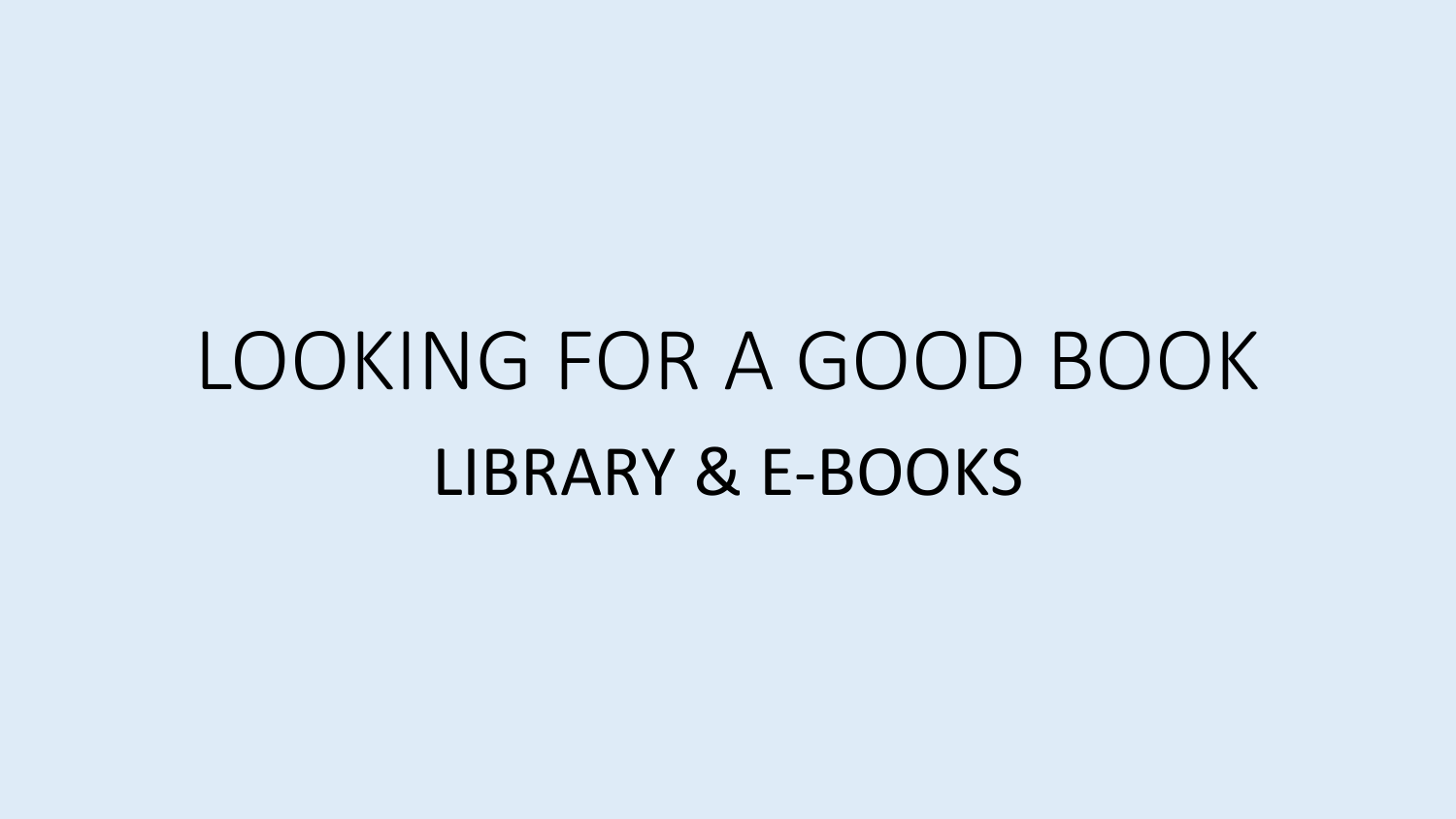### SICKENED



• The author describes her life as the daughter of a woman afflicted with Munchausen by proxy, a form of child abuse in which a parent, most often a mother, invents or induces illness in a child in order to gain attention from medical professionals. Took place in Southern Ohio.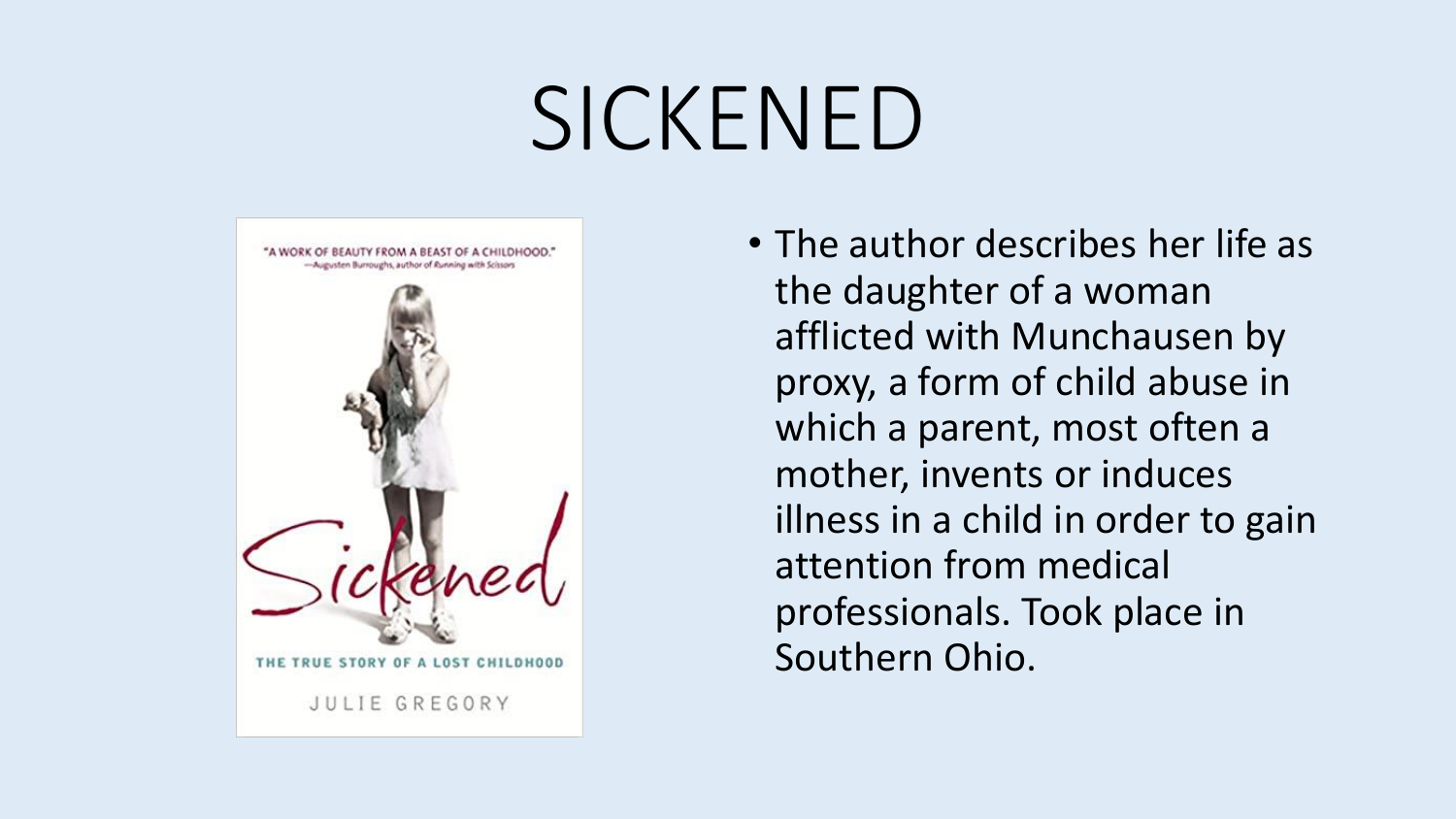## CUT ME FREE



• A seventeen-year-old girl barely escapes her abusive parents and creates a new identity that is quickly compromised when her attempt to save a young girl attracts a deadly stalker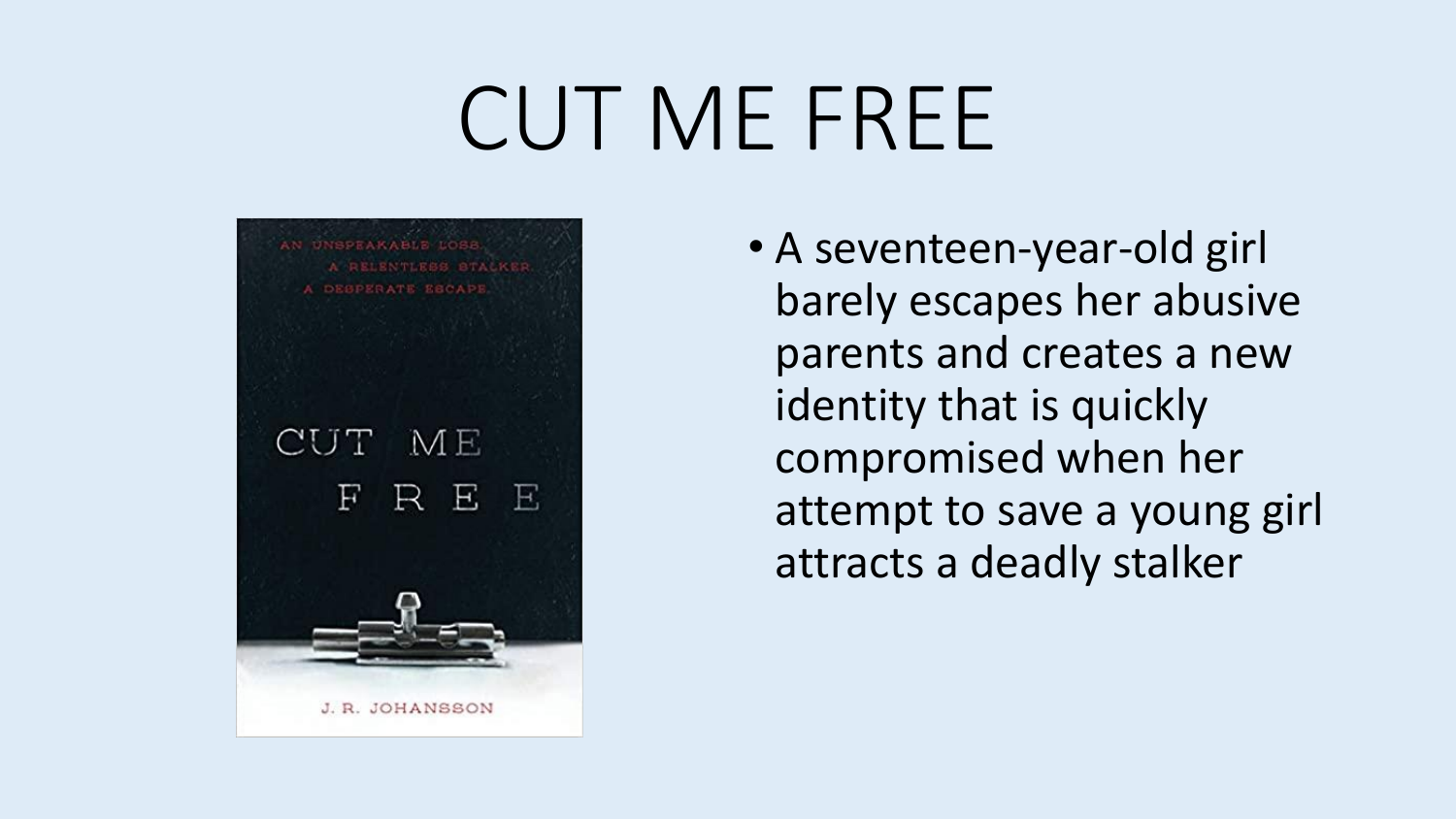#### 300 LBS OF ATTITUDE



THE WILDEST STORIES AND CRAZIEST CHARACTERS THE NFL HAS EVER SEEN. Pro football has been filled with players like this―loose cannons, rebels and trash talkers. Some players are more likeable than others, and some might even be certifiably crazy…yet what perfectly sane athlete signs up to get belted around by 300-pound behemoths for three hours every Sunday?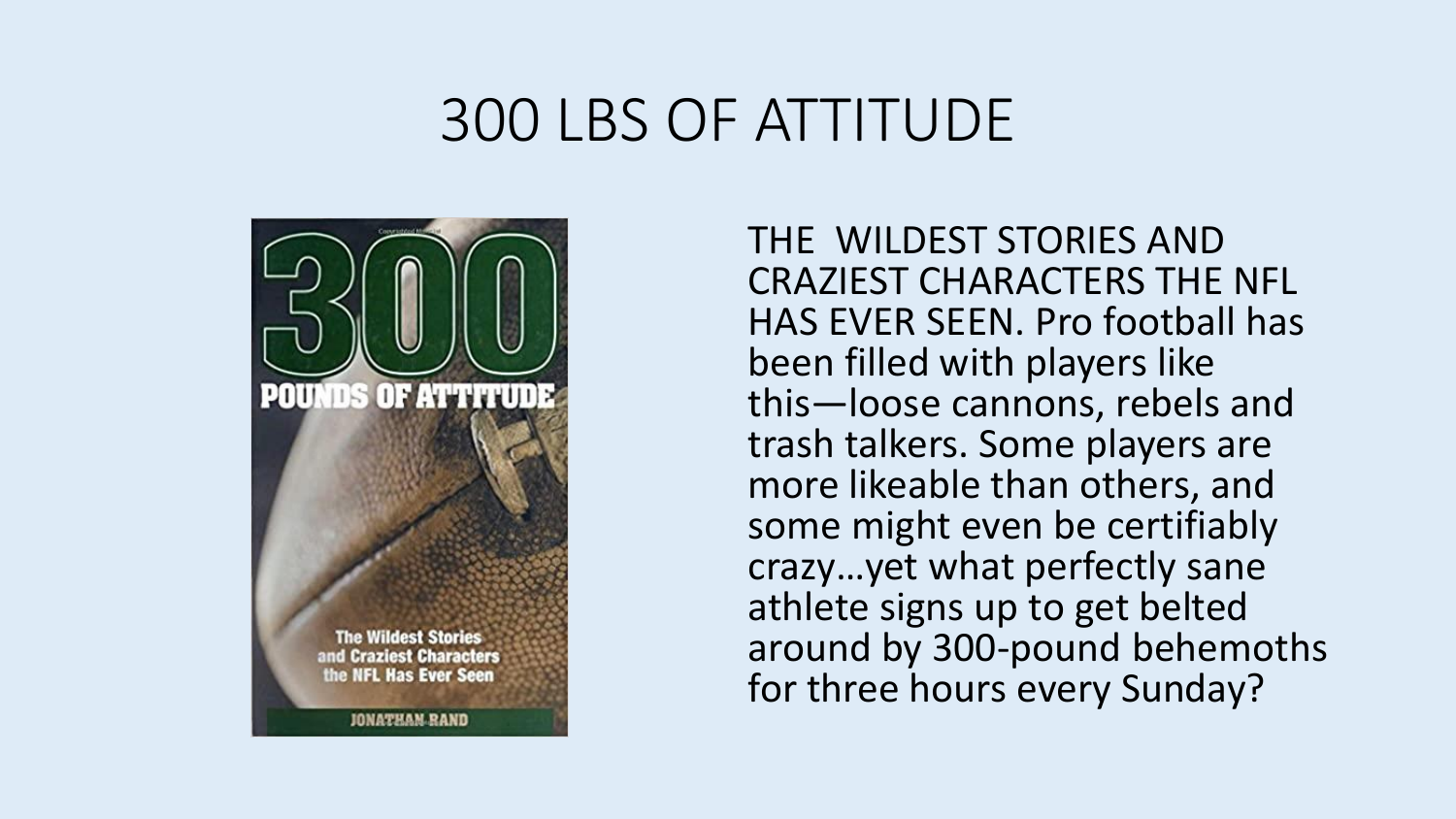# AUSTIN



• Stevie's only scholarship offers come from out-ofstate schools, but if he can lead his team to a state title, his dream of attending the University of Texas may be within reach.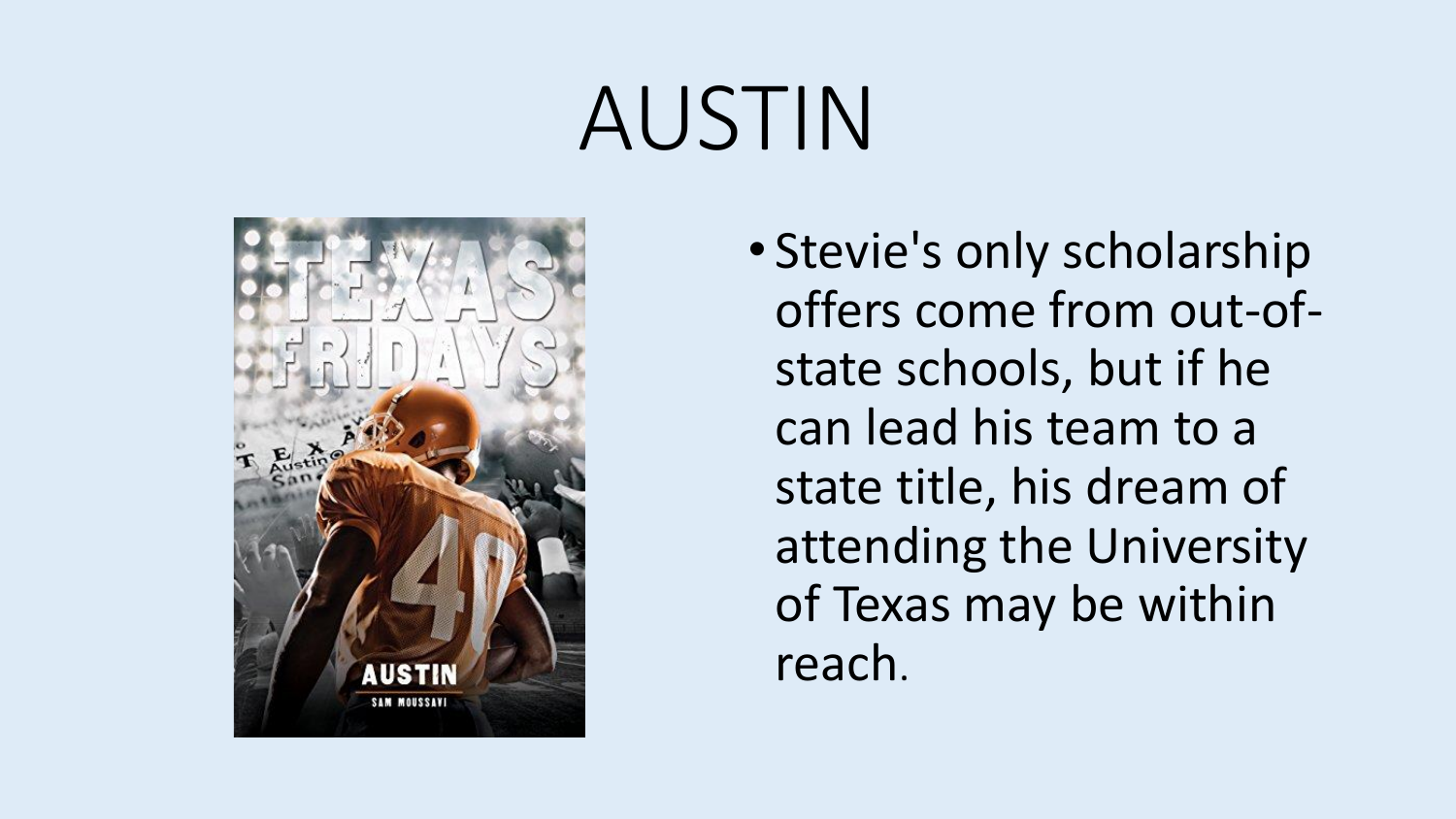#### MAKING BOMBS FOR HITLER



• When Lida and her younger sister are caught and separated by the Nazis, Lida is sent to a labour camp, where she works from dawn to dusk and struggles to survive and reconnect with Larissa.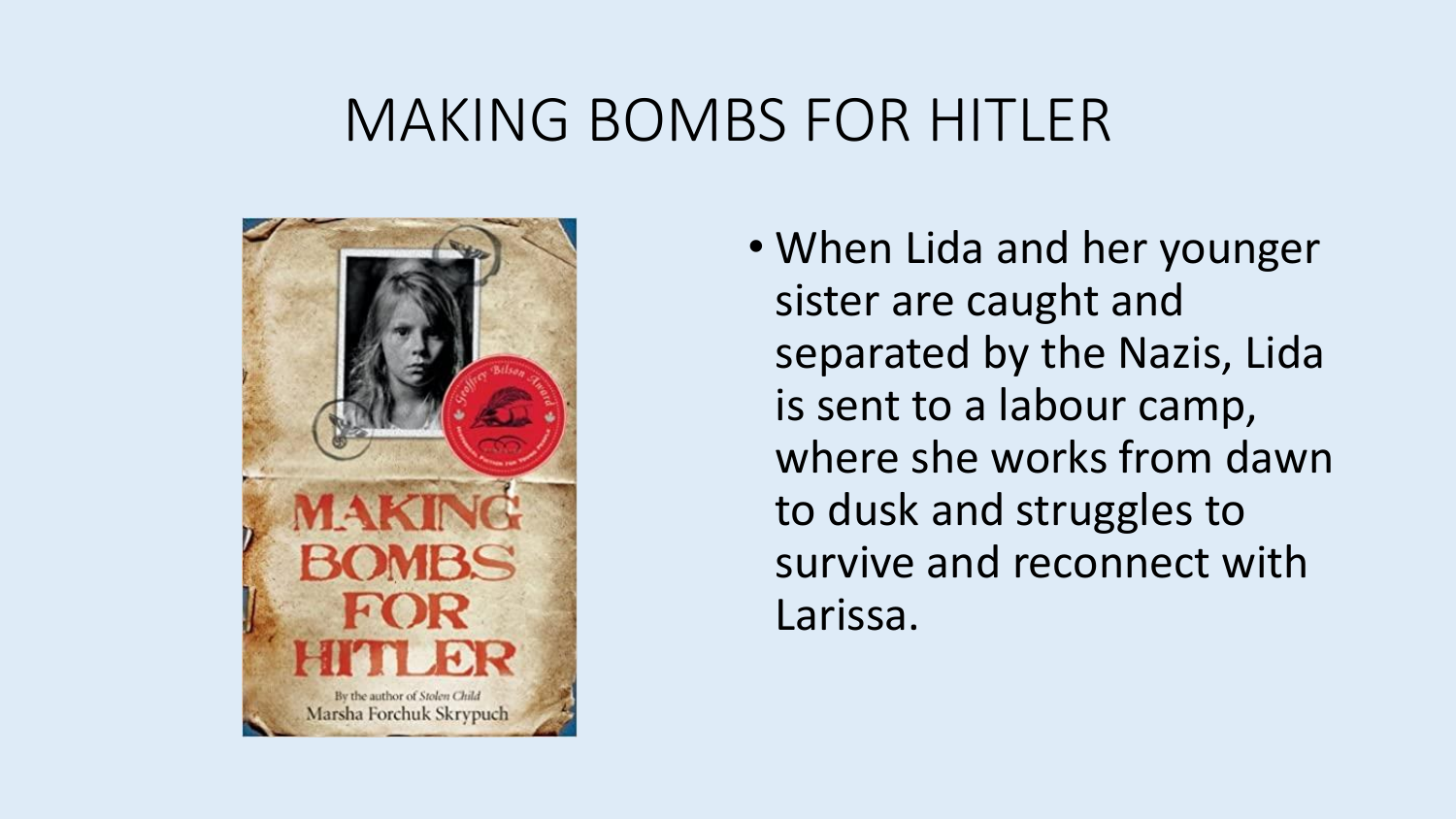### I LOVE OHIO STATE-I HATE MICHIGAN E-BOOK



• Presents a collection of essays about why Ohio State Buckeye fans love their football team, and hate the University of Michigan Wolverines.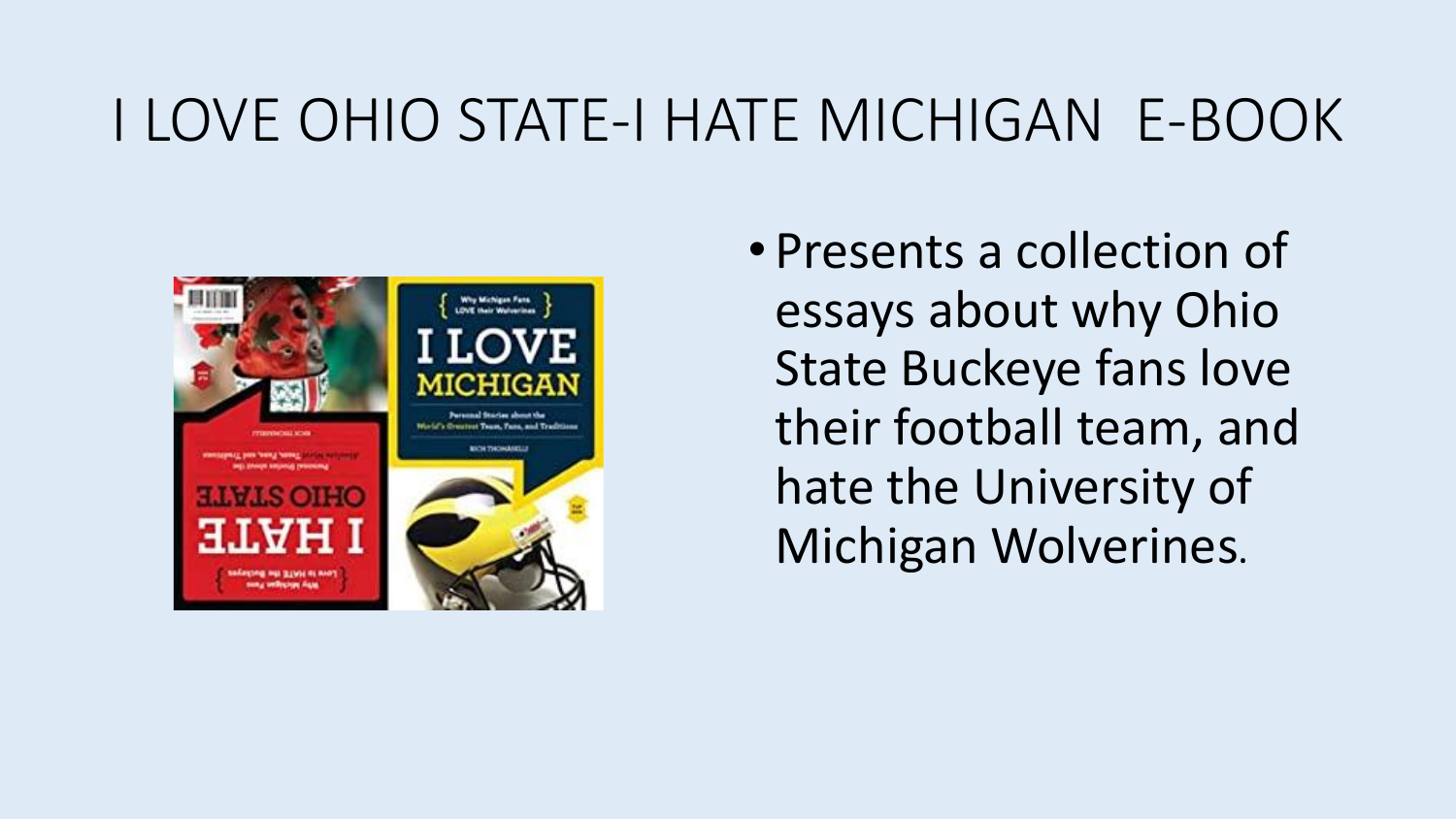## WICKED GIRLS



• From the acclaimed Printz Honor winner author Stephanie Hemphill comes this powerful fictionalized account of the Salem witch trials from the point of view of three of the real young women living in Salem in 1692.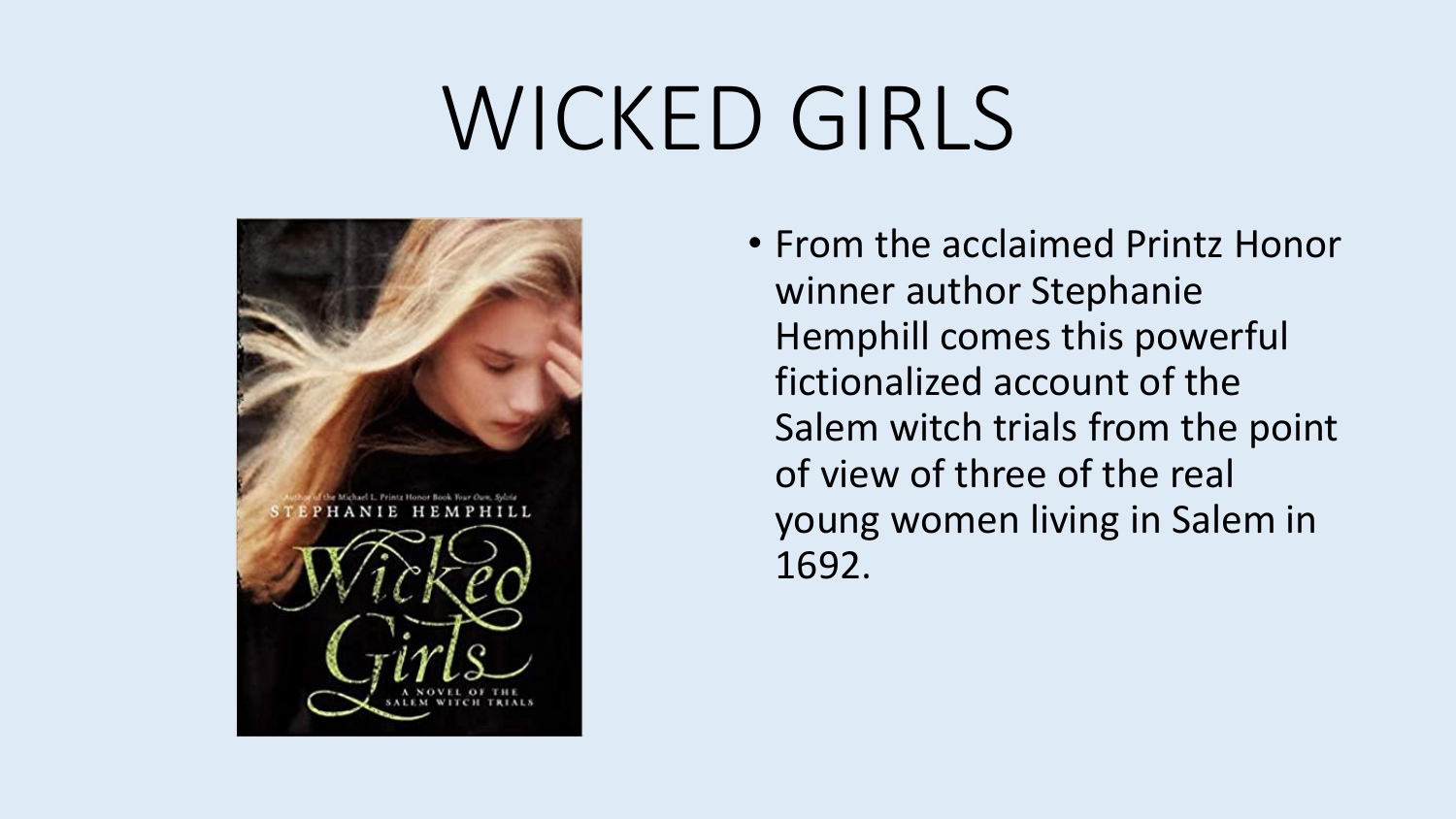#### THIS HEART OF MINE



• Seventeen-year-old Leah MacKenzie is heartless. An artificial heart in a backpack is keeping her alive. When a heart becomes available, she's given a second chance at life